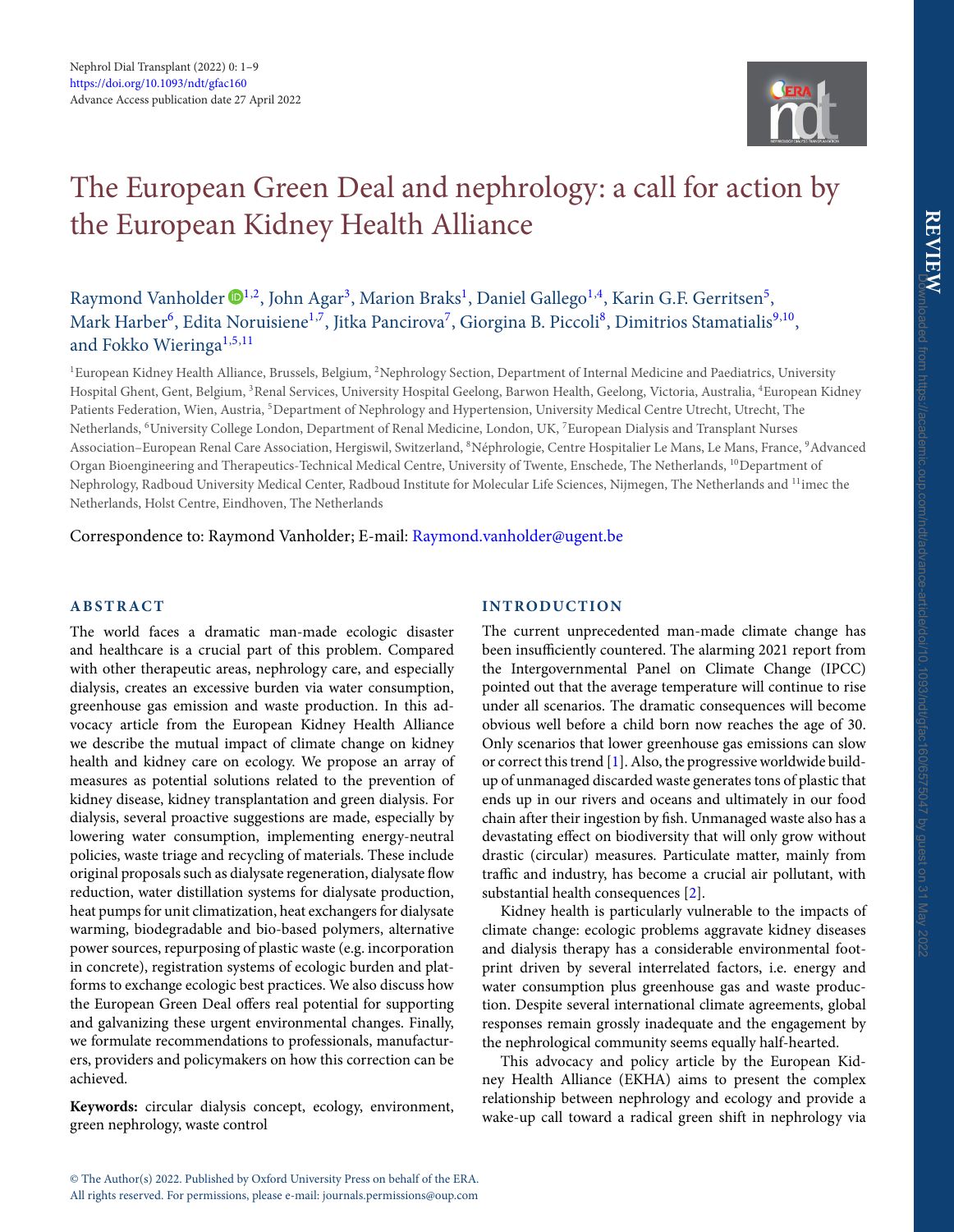#### <span id="page-1-5"></span>**Table 1. Dialysis-related ecologic problems, contributing factors and potential solutions**

| Ecologic problem         | Contributing factors                | Solutions                                          |
|--------------------------|-------------------------------------|----------------------------------------------------|
| Water consumption        | Manufacturing                       | Reduce or recycle water used for manufacturing     |
|                          | Dialysate production                | Reduce RO reject water                             |
|                          | RO reject                           | Use RO reject water for other purposes             |
|                          |                                     | Dialysate regeneration                             |
|                          |                                     | Reduction dialysate flow                           |
|                          |                                     | Water distillation                                 |
| Energy consumption       | Manufacturing                       | Energy neutral production                          |
| Greenhouse gas emissions | Dialysis process                    | Solar or wind energy                               |
| Pollution                | Dialysate production                | Heat pumps                                         |
|                          | Dialysate warming                   | Dialysate recycling                                |
|                          | Monitoring                          | Heat exchangers for dialysate warming <sup>a</sup> |
|                          | Unit climatization                  | Switching off devices at end of activity           |
|                          | Unit lighting                       | Home haemodialysis                                 |
|                          | Transport of materials and patients | Peritoneal dialysis                                |
|                          | Waste incineration                  | Teleconsultation                                   |
| Waste production         | Dialyzers                           | Reduction used material                            |
|                          | Tubing                              | Careful triage of waste                            |
|                          | Machines                            | Recycling of dialyzer plastic <sup>b</sup>         |
|                          | Auxiliary material <sup>c</sup>     | Refurbishing dialysis machines                     |
|                          | Spent dialysis water                | Biodegradable material                             |
|                          |                                     | Recyclable material                                |
|                          |                                     | Plastics based on organic oil                      |
|                          |                                     | Dialyzer reuse                                     |
|                          |                                     | Waste management of auxiliary material             |
|                          |                                     | Repurposing of dialyzer plastic <sup>d</sup>       |
|                          |                                     | Repurposing of dialysis water <sup>e</sup>         |
|                          |                                     |                                                    |

RO: reverse osmosis.

<span id="page-1-0"></span><sup>a</sup>Outgoing dialysate to warm incoming dialysate.

<span id="page-1-2"></span><sup>b</sup>Same polymers used for the same purpose.

<span id="page-1-1"></span> $c$ Auxiliary materials: gloves, protective clothing, food packages, drug wrappings, drinking cups, containers.

<span id="page-1-3"></span>dMaterial used for a different purpose, e.g. plastic in concrete.

<span id="page-1-4"></span><sup>e</sup>Such as fertilizer or as source of hydrogen gas.

an achievable but as yet unaccomplished ecologic roadmap. It is authored by physicians, patients, nurses, biomedical engineers and chemists, all with an interest in ecology and the intention to expand the efforts engendered by the European Renal Association (ERA) for enhancing ecologic awareness in European nephrology [\[3\]](#page-7-2). Nephrology care should become more resilient to climate changes and increase its contribution to the reduction of human-induced climate change. This article also discusses the potential impact of the European Union (EU) in this process, since the European Commission took drastic steps toward an ecologic transition (the European Green Deal) supported by a broad spectrum of facilitating programmes.

#### **Climate changes as causal factors of kidney disease**

There is significant geographic variation in the prevalence of kidney disease, with climate playing a substantial role. Due to global warming, the geographic reach of tropical diseases as potential causes of acute kidney injury (AKI) is increasing and has reached Europe [\[4,](#page-7-3) [5\]](#page-7-4). Heatwaves increase the risk of dehydration, kidney stones and AKI [\[6\]](#page-7-5), which may evolve into chronic kidney disease (CKD) or kidney failure, increasing cardiovascular risk and shortening expected lifespan [\[7\]](#page-7-6). Labour in high ambient temperatures, often in agriculture and combined with nephrotoxic agents (e.g. pesticides), is a cause of CKD, mainly among manual workers [\[8\]](#page-7-7). Air pollution [mainly fine dust  $(\leq 2.5 \mu m)$  particulate matter), sulphur dioxide  $(SO<sub>2</sub>)$  and nitrogen dioxide  $(NO<sub>2</sub>)$ , all of which are associated with the burning of fossil fuels], has been associated with a higher risk of kidney disease [\[9\]](#page-7-8) and related comorbidities [\[10,](#page-7-9) [11\]](#page-7-10). Furthermore, the increasing severity of hurricanes, floods and blizzards may interfere with the functioning of hospitals. Dialysis units are especially vulnerable to water and power outages, necessitating patients to relocate or miss dialysis sessions, which enhances complication risks [\[12\]](#page-7-11). The recent coronavirus disease 2019 (COVID-19) pandemic has had not only an overwhelming impact on kidney patients, with an increased risk for infection [\[13,](#page-7-12) [14\]](#page-7-13) and high mortality [\[15\]](#page-7-14) and the frequent occurrence of AKI [\[16\]](#page-7-15), but also environmental overtones, with its rapid worldwide spread through unprecedented mobility and social mixing [\[17\]](#page-7-16). In addition, the waste stream was significantly increased due to the discarding of personal protective equipment, testing devices, etc., although there was a temporary environmental benefit due to travel reductions.

#### **The environmental impact caused by kidney disease**

The ecologic burden of the medical sector is substantial [\[18\]](#page-7-17) due to water and energy consumption for manufacturing, interventions and waste production [\[19\]](#page-7-18). The pharmaceutical industry generates significant amounts of greenhouse gases and contaminants that threaten biodiversity [\[20\]](#page-7-19). However, in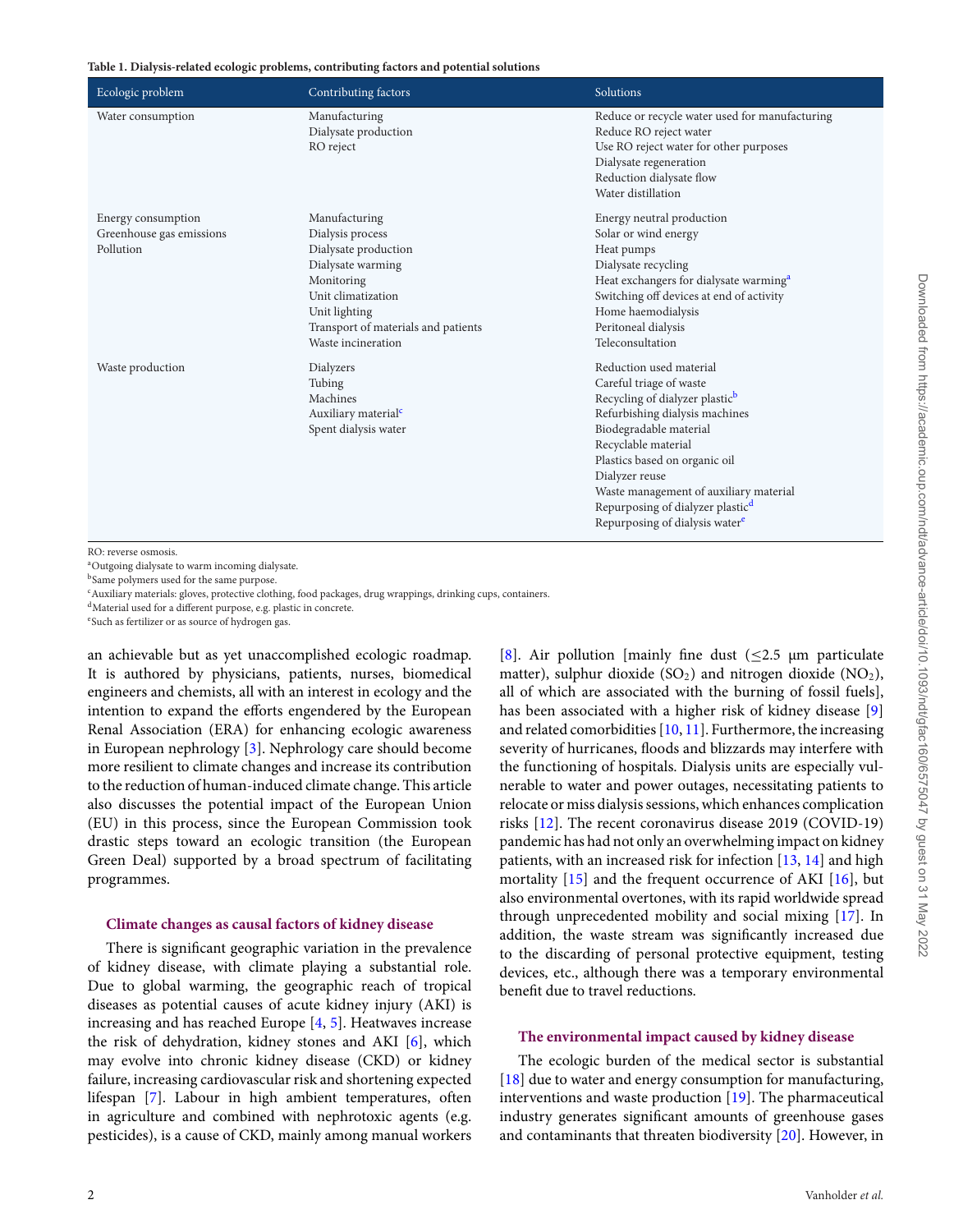#### <span id="page-2-5"></span>Table 2. Estimated ecologic impact<sup>a</sup> of the different elements of dialysis procurement

|                            |           | Water consumption | Greenhouse gas | Pollution              | Waste production |
|----------------------------|-----------|-------------------|----------------|------------------------|------------------|
| Manufacturing <sup>c</sup> | PD        | $+++++$           | $^{++}$        |                        |                  |
|                            | HD        | $++$              | $^{++}$        |                        |                  |
| Treatment                  | <b>PD</b> |                   | $-/+d$         | $-$ / $+$ <sup>c</sup> | $+++$            |
|                            | HD        | $+++++$           | $+++$          | $+++$                  | $^+$             |
| Auxiliaries <sup>d</sup>   | PD        | $++$              | $^{++}$        |                        | $+++$            |
|                            | HD        | $\mathrm{+}$      |                |                        | $++$             |
| Transport <sup>e</sup>     | <b>PD</b> |                   |                |                        |                  |
|                            | HD        | —                 |                | --                     |                  |

<span id="page-2-0"></span><sup>a</sup>Impact is estimated since detailed objective information on several elements is incomplete.

<span id="page-2-1"></span>**b**Greenhouse gas production due to energy consumption.

<span id="page-2-3"></span>

<span id="page-2-2"></span> $c_+$  only in case of automated PD.<br>dAuxiliary items to enable treatment performance such as masks, gloves etc.

<span id="page-2-4"></span>eTransport of therapeutic material to the patient or of the patient for treatment. The number of crosses (+) illustrates the subjective perception by the authors of the harm and may be modified if more exact data become available.

proportion to other therapeutic approaches, dialysis imposes a greater than average burden (Tabl[e1\)](#page-1-5).

Little is known about the exact ecologic impact of the production of dialysis consumables. The production of plastic which is the most important component of dialyzers and dialysis tubing—undeniably requires considerable amounts of chemicals, energy and water [\[21\]](#page-8-0). Next to this manufacturing burden, each dialysis session consumes several hundred litres of potable water [\[22\]](#page-8-1). This includes dialysate generation as well as reverse osmosis water, the reject of which is usually discarded together with spent dialysate. For an average unit, water consumption can easily amount to  $\geq 1$  million litres/year, with thousands of such units worldwide [\[21,](#page-8-0) [23\]](#page-8-2). The extensive drug intake by CKD patients contributes to water pollution since their urine, as well as spent dialysate, are discarded via the drain and contain considerable amounts of drug metabolites.

Energy consumption is multifaceted and includes manufacturing of filters, machines and other consumables, dialysis *per se,* as well as dialysate production and heating, monitoring, lighting and climatization of the unit and transport of material and patients, which all contribute to extensive greenhouse gas and pollutant production [\[24–](#page-8-3)[26\]](#page-8-4).

There are at least four types of waste associated with the current dialysis therapies, originating from packages, noncontaminated and contaminated disposables and electronic equipment. Fossil fuels (oil and gas) are presently the principal raw materials used to produce polymers, the main constituents of dialyzers and tubing, which are meant for single use and thus generate massive plastic waste [\[27\]](#page-8-5). Once discarded, and if not recycled, this material is disposed of in landfills or incinerated. The waste burden is further increased by discarding auxiliary resources (gloves, protective clothing, food packages and drinking cups for meals provided during dialysis, drug wrappings and containers). Disposal is complicated by the presence of biohazardous or toxic materials, which often impede recycling or are even not allowed to be recycled by local or European regulations. Furthermore, waste disposal is expensive, as landfills are polluting and incineration both pollutes and produces greenhouse gases [\[27\]](#page-8-5). In addition, the current dialysis machines were conceived to have a limited lifespan and are discarded after a number of working years, contributing to equipment and electronic waste.

There is limited information on the comparison of the overall ecologic burden between haemodialysis (HD) strategies and peritoneal dialysis (PD) strategies. In one analysis, the estimated environmental impact of both dialysis options was reportedly about the same, while the impact of transplantation was 90–95% less [\[28\]](#page-8-6). Although PD is often considered more ecologically sound than HD, because of the lower carbon footprint and water consumption of the treatment *per se,* this is presumably offset in part by the water and energy needed to produce the considerable quantity of plastic composing dialysate bags and dialysate *per se* and for transporting those bags [\[26,](#page-8-4) [28\]](#page-8-6). Similar reasoning applies to some modes of portable home HD, which use smaller water volumes than traditional HD, but use dialysate stored in plastic bags. A comparison of the estimated ecologic burden of both HD and PD is illustrated in Table [2.](#page-2-5)

## **Approaches to decrease the ecologic impact of kidney disease**

**Prevention and reducing the progression of kidney disease.** Prevention is the best approach to avoid disease burden [\[29\]](#page-8-7). Primary lifestyle prevention (reduction of sedentarism, unhealthy diet, obesity and smoking) is in principle inexpensive, but necessitates careful organization [\[30\]](#page-8-8). A healthy lifestyle also implies an ecologic bonus, by limiting unhealthy nutritional habits like consumption of processed foods and red meat [\[31\]](#page-8-9), while reliance on organic farming and local products reduces fuel utilization. However, current investment by authorities in primary prevention is minimal compared with cure. A progressive shift from cure to prevention might thus combine public and patient health, cost-effectiveness and eco-effectiveness.

Adequate prevention necessitates lifestyle education of the entire population, including children [\[29\]](#page-8-7), with specific measures to tackle health illiteracy [\[32\]](#page-8-10) as a cause of inadequate self-care [\[33\]](#page-8-11) and mortality [\[34\]](#page-8-12). Unfortunately, education typically reaches the educated and does not specifically tackle health illiteracy.

Secondary prevention of the progression of kidney dysfunction and its complications necessitates timely screening, but also this process is often inadequate [\[35,](#page-8-13) [36\]](#page-8-14). Apart from drugs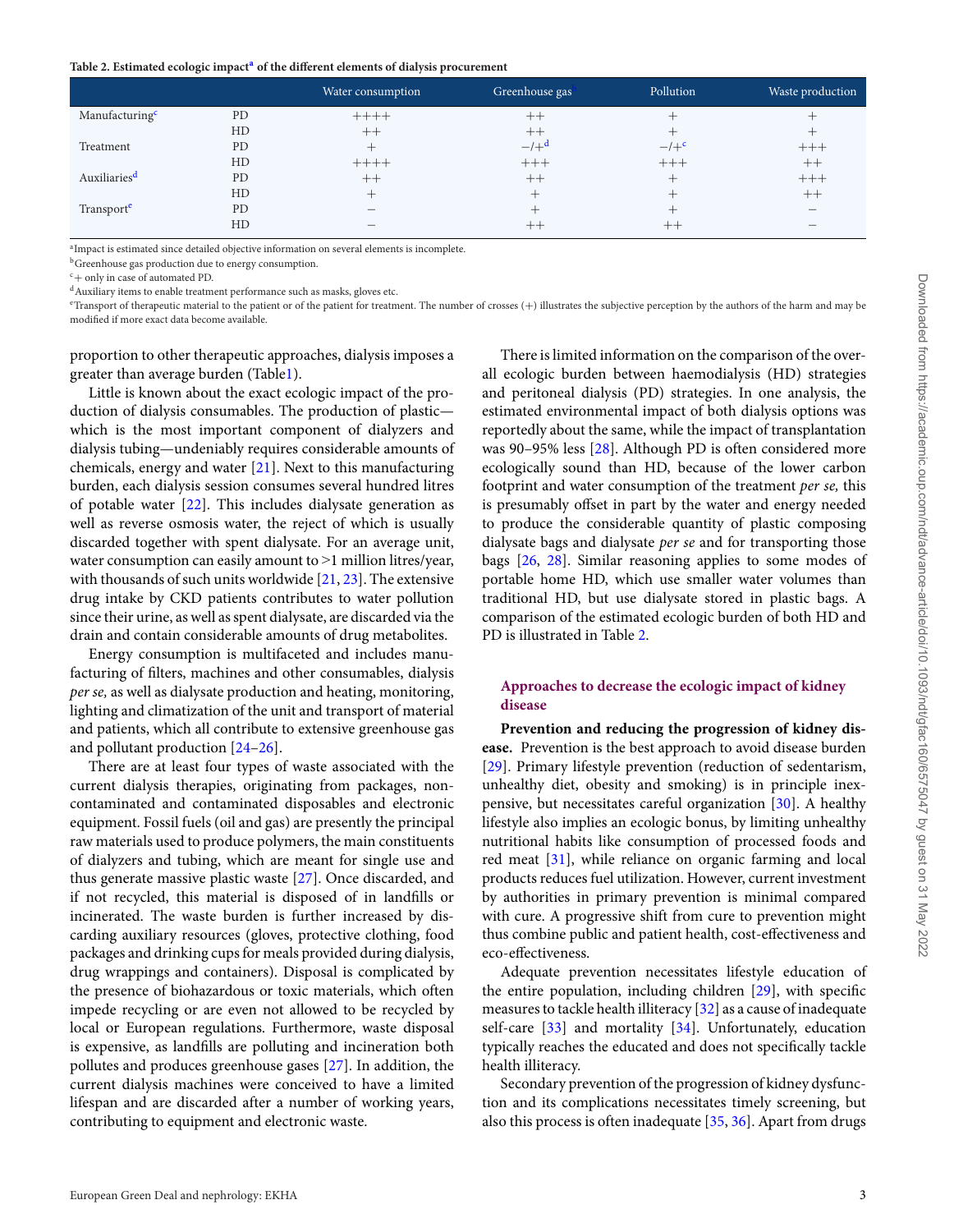correcting hypertension, dyslipidaemia, hyperglycaemia and acidosis [\[37\]](#page-8-15), there has been only limited development of drugs to counter kidney disease progression [\[37,](#page-8-15) [38\]](#page-8-16).

**Kidney transplantation.** Transplantation combines optimal outcomes and costs with an undeniably lower ecologic burden than dialysis [\[39\]](#page-8-17), but ˂40% of European patients on kidney replacement live with a functioning transplant [\[39\]](#page-8-17) and only 4% of transplants avoid dialysis by pre-emptive grafting [\[40\]](#page-8-18). Substantial differences in transplantation rates and donation types among European countries suggest ample room for improvement and indicate the need for a new boost in transplantation activity mirroring the 2009–2015 EU action plan on organ donation and transplantation [\[41\]](#page-8-19).

Also, regenerative medicine approaches to generate kidney organoids and, in the future, complete kidney organs might liberate patients from dialysis without an organ shortage and save energy and water, an aim also realized with xenotransplantation [\[42,](#page-8-20) [43\]](#page-8-21). However, these innovations are still far from full clinical deployment.

**Green(er) dialysis.** With most kidney failure patients on dialysis, ecologic optimization is imperative and should be pursued from production to delivery and waste management (Table [1\)](#page-1-5). Several industrial stakeholders have taken planetfriendly measures [\[44–](#page-8-22)[46\]](#page-8-23), however, these have been focussed on lowering the impact of manufacturing rather than the clinical application. Improvements have been noticed in packaging, transportation and delivery, but production secrecy often seems to overrule a detailed reporting of specific ecologic measures. Likewise, transnational mapping of the ecologic burden of clinical dialysis remains fragmentary [\[25,](#page-8-24) [27\]](#page-8-5). Healthcare sustainability is rarely discussed at environmental conferences and environmental issues are rarely discussed at medical conferences.

Reverse osmosis reject water is usually discarded but could easily be used for everyday purposes like toilet flushing, laundry or bathing [\[23\]](#page-8-2), and even as drinking water. Economization of reverse osmosis water production and consumption should certainly be a primary aim of newly built units but is also feasible in many existing units if a coordinated approach is followed [\[47\]](#page-8-25). Thinking even more outside the box, spent dialysate may also be recycled as fertilizer, considering its high phosphorus and nitrogen content. In addition, urea, one of its main constituents, may be transformed into green fuel and can be used as a source of hydrogen or to develop direct urea fuel cells to power engines.

Dialysate regeneration is another solution [\[22,](#page-8-1) [48–](#page-8-26)[50\]](#page-8-27). Several compact dialysis systems (wearable or portable) are currently in use or being developed, which, along with the ecologic benefit of less water consumption, might also allow more flexibility, user-friendliness and lower cost [\[50–](#page-8-27)[52\]](#page-8-28). Dialysate flow reduction for smaller patients [\[53\]](#page-8-29), compensation of low dialysate flow by sorbent use [\[54\]](#page-8-30) and distillation systems [\[55\]](#page-8-31) also deserve more attention. Most dialysate recycling systems use sorbents to adsorb uraemic toxins and urease to break down urea. The ecologic benefit of those systems due to lower dialysate water consumption would be substantial only when the ecologic footprint of sorbent and urease production and sorbent recycling is subtracted from the bonus of the

dialysis procedure *per se*. Likewise, the implementation of portable artificial kidney systems using reduced water volumes may necessitate the implementation of daily HD, which could increase the ecologic impact of dialyzer and tubing production and waste generation.

The generation of greenhouse gases [\[23,](#page-8-2) [26\]](#page-8-4) needs solutions from both manufacturers and providers to make dialysis greenhouse neutral, e.g. by a shift to solar or wind energy, heat pumps [\[56\]](#page-8-32), dialysate recycling or using heat exchangers to transfer heat from dialysate effluent to fresh incoming dialysate [\[24\]](#page-8-3). Energy consumption can be reduced further by simple actions, such as turning off lights and computers at the end of daily activities or the use of low-energy lighting [\[26\]](#page-8-4). Home dialysis offers the advantage of reducing travel and making use of ambient energy consumption on a domestic scale. To control the energy consumption of healthcare, ambitious targeted approaches are needed, such as the aim set by the National Health Service in the UK to become carbon neutral by 2040 for direct emission [\[18\]](#page-7-17). Central dialysate delivery systems allowing preparation of acid dialysate concentrate on-site also reduce greenhouse gas emissions because of limiting transport needs of plastic canisters as well as plastic waste generated when those containers are discarded. The judicious use of teleconsultation may further reduce travelling and the related carbon footprint. Multicentre coordination to reduce water and energy consumption and waste production by providers can have significant results, as exemplified by concerted action undertaken in recent decades in France [\[47\]](#page-8-25).

Corrective actions for waste production are indicated at all levels, from a reduction in used material and careful triage of contaminated and non-contaminated disposables before recycling, to recycling of auxiliary articles like gloves [\[25,](#page-8-24) [57\]](#page-8-33). The current dialysis machines are often not designed for dismantling, interfering with the cradle-to-cradle (circular) concept [\[27\]](#page-8-5), although circular approaches to reduce electronic waste and optimize the lifespan of dialysis hardware might be more easily accomplished compared with plastics recycling.

The entire dialysis procedure necessitates the use of hazardous chemicals and replacement by green, biodegradable products is urgently needed. Many disinfection procedures are aggressive and unecologic, e.g. citrate-thermic disinfection of dialysis machines consumes much electrical energy and chemical disinfection uses damaging substances such as hypochlorite and peracetic acid.

A circular dialysis model might involve biodegradable or recyclable materials or their repeated use. Polymers are used in medicine because of their low-cost mass producibility and their unique properties, matching strict performance and biocompatibility standards. Creating replacement materials with the same specifications and a lower ecologic burden is difficult, but by feeding certified recycled materials into existing medical polymer manufacturing, all these specifications are inherently met. Presently the most applied approach to produce certified eco-friendly polymers is via International Sustainability and Carbon Certification, using the Ellen MacArthur Foundation's mass balance concept [\[58\]](#page-8-34). This method matches output (i.e. products with recycled content) with input (i.e. quantity of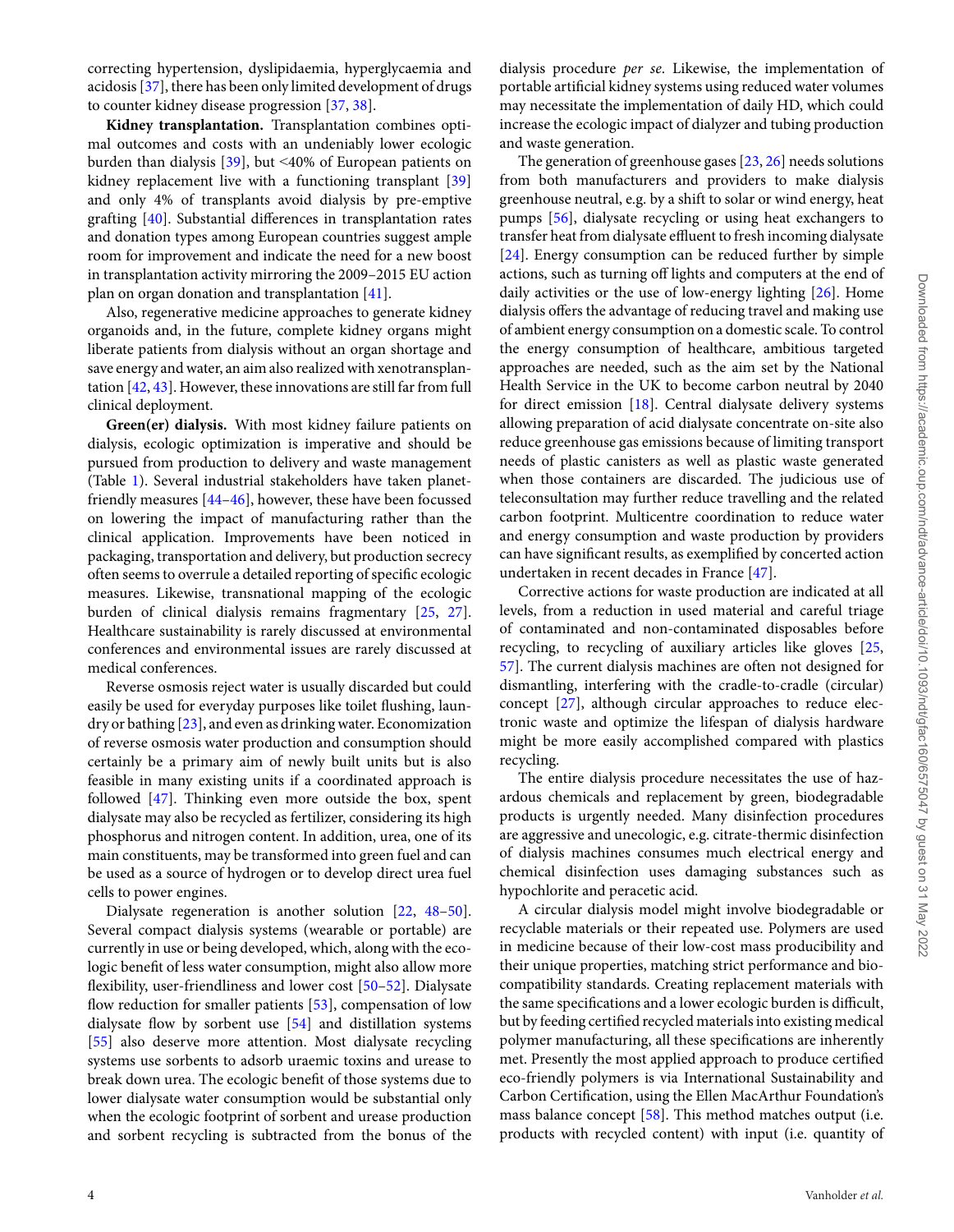<span id="page-4-1"></span>

**FIGURE 1:** Medical polymers with exactly the same technical and medical properties as can be made from renewable bio-waste feedstock (orange arrows), fossil feedstock (black arrow) or via chemical recycling (green arrows). The percentage of renewable feedstock can be guaranteed via certification. A small circular loop (top right) around the dialyzer depicts an option to apply certified local reprocessing of dialyzers. The latter can only be considered if allowed by National Health Authorities.

<span id="page-4-2"></span>

|  |  | Table 3. Examples of commercially available certified medical grade plastics with certified sustainable content <sup>a</sup> |  |  |  |  |
|--|--|------------------------------------------------------------------------------------------------------------------------------|--|--|--|--|
|--|--|------------------------------------------------------------------------------------------------------------------------------|--|--|--|--|

| Polymer resin                     | Typical applications                                                                                                            | Sustainable content                     | Manufacturer product<br>name   | Manufacturer             |
|-----------------------------------|---------------------------------------------------------------------------------------------------------------------------------|-----------------------------------------|--------------------------------|--------------------------|
| Bio-modified<br>co-polyester      | Dialyzer housings, electronics housings, blood test<br>tubes, connectors, IV systems                                            | Up to 18% from<br>plant-based feedstock | EcoZen                         | SK Chemicals             |
| Polycarbonate (PC)                | Dialyzer housings, fluid connectors, luer connectors                                                                            | Up to 72% recycled                      | Makrolon RE                    | Covestro                 |
| Polyethylene (PE)                 | Containers, bottles and thin packaging bags                                                                                     | Up to 100% recycled                     | Purell PE Circulen<br>Renew    | LyondellBasell           |
| Polypropylene (PP)                | Face masks, syringes, protective gowns, cuvettes and<br>labware                                                                 | Up to 100% recycled                     | Purell PP Circulen<br>Renew    | LyondellBasell           |
| Styrenic block<br>copolymer (SBC) | Fluid bags, IV bottles, tubing, luer connectors, and IV<br>drip chambers. Becoming popular as polyvinyl chloride<br>replacement | Up to 100% recycled                     | Styrolux ECO;<br>Styroflex ECO | <b>INEOS</b> Styrolution |

<span id="page-4-0"></span><sup>a</sup>Table is not exhaustive.

recycled feedstock) within predefined boundaries for a given period. It is also applicable to plastics generated from bio-based material, like bio-waste or carbon dioxide-capturing vegetable oils (Figure [1\)](#page-4-1) and allows the introduction of recycled materials into the existing manufacturing infrastructure. This lowers production investment while guaranteeing the same polymer quality and biocompatibility. This approach is now gaining acceptance within the plastics industry. Table [3](#page-4-2) provides

examples of available medical-grade polymers using either bio-waste, recycled plastic waste or plant-based material. They are fully identical to their counterparts based on fossil fuels and thus are easily adaptable by the medical industry. Repurposing dialysis plastics may be another solution, such as shredding waste materials into small particles and adding them to concrete, thereby increasing the physical strength of the material [\[59\]](#page-8-35). However, if this construction is dismantled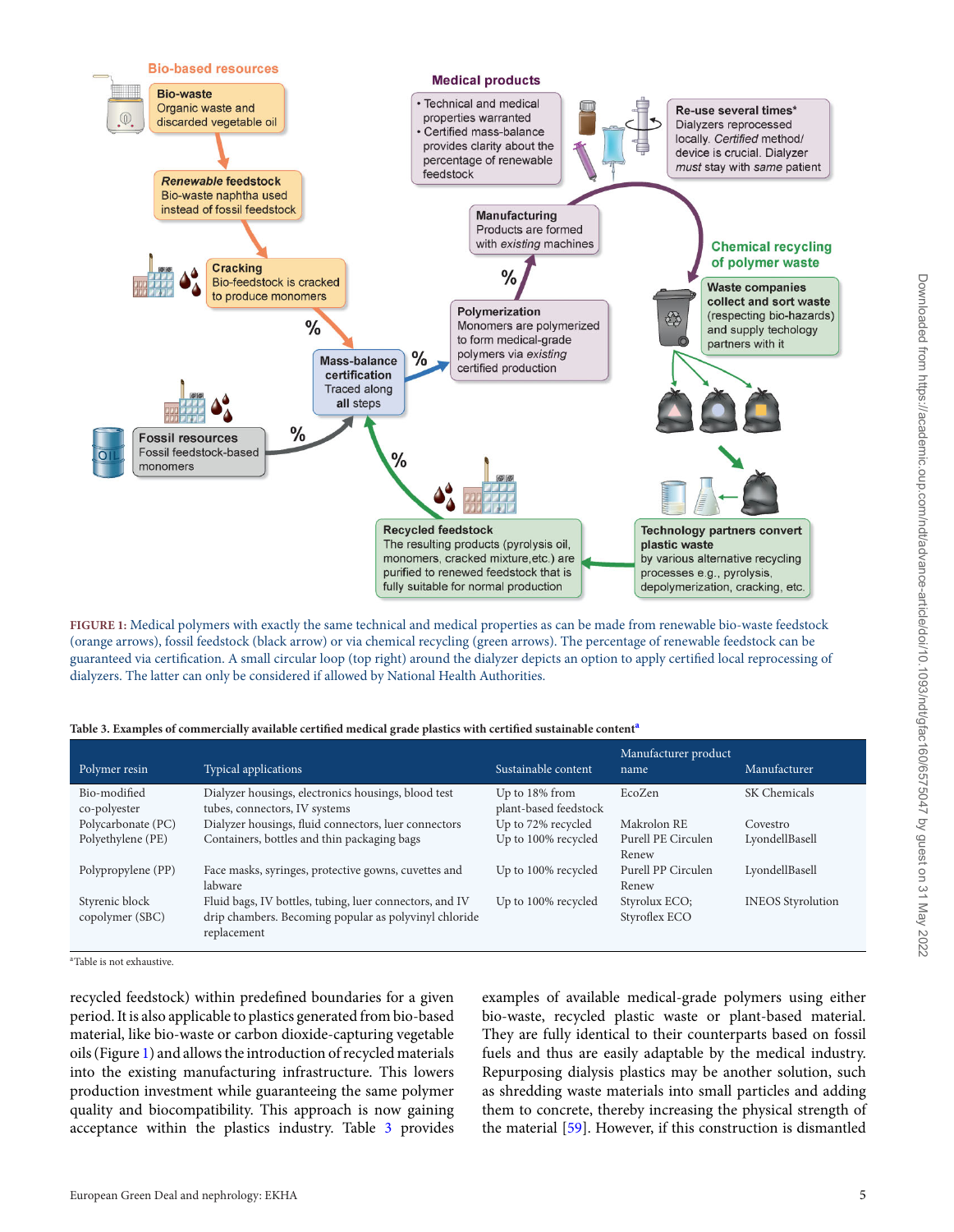<span id="page-5-4"></span>**Table 4. EU programmes promoting ecologic transition and points of interest for European nephrology**

| Programme                | Target points                                                                                                                                                                                              | Points of interest for nephrology                                                                                                                                    |
|--------------------------|------------------------------------------------------------------------------------------------------------------------------------------------------------------------------------------------------------|----------------------------------------------------------------------------------------------------------------------------------------------------------------------|
| European Green Deal      | Clean energy<br>Decrease pollution<br>Sustainable industry<br>Sustainable mobility<br>Adaptation to climate change<br>Societal transformation<br>Climate neutral cities                                    | Ecologic transformation of:<br>Production processes of therapies<br>Delivery of therapies<br>Hospital management                                                     |
| Farm to Fork Strategy    | Sustainable food production<br>Sustainable food distribution<br>Organic farming<br>Promotion of healthy food<br>Promotion of vegetables and fruits<br>Minimal food processing<br>Minimal waste and plastic | Favouring public health<br>Favouring kidney health<br>Reduction additives:<br>Salt<br>Phosphorus<br>More fibre intake<br>Stimulation health-promoting activities     |
| Life 2021-2027           | Promote nature and biodiversity<br>Circular economy<br>Quality of life<br>Climate change mitigation<br>Climate change adaptation<br>Clean energy transition                                                | Reduction waste production<br>Reduction water consumption<br>Production<br>Therapy delivery<br>Making entities climate neutral                                       |
| Horizon Europe 2021-2027 | EU research funding programme <sup>a</sup><br>Circular economy<br>Lifestyle changes<br>Climate neutral cities<br>Cancerb                                                                                   | Refrain progression CKD<br>Adaptation therapies<br>Production<br>Therapy per se<br>Less greenhouse gas<br>Climate neutral<br>Hospitals<br>Medication<br>Technologies |
| Beating Cancer Plan      | Prevention cancer<br>Prevention other NCDs <sup>c</sup>                                                                                                                                                    | Prevention kidney disease<br>Prevention cancers as consequence of:<br>Other comorbidities linked to CKD<br>Transplantation                                           |
| EU4Health                | Prevention<br>Crisis preparedness<br>Health systems<br>Health personnel<br>Telemedicine<br>Resilience health care                                                                                          | Prevention kidney disease<br>Approach to:<br>Pandemics<br>Other disasters<br>Prevention personnel burnout<br>Home treatment <sup>d</sup>                             |

<span id="page-5-0"></span>NCDs: non-communicable diseases.

<span id="page-5-1"></span>aOnly ecologic topics supported by Horizon Europe are mentioned.

<span id="page-5-2"></span>bAlso part of the Beating Cancer plan (see one row of boxes below).

<span id="page-5-3"></span>cThe reasoning is that other chronic diseases are both a cause and consequence of cancer and that in the Beating Cancer Plan all chronic diseases should be considered together.

<sup>d</sup>As opposed to in-hospital treatment.

at a later date, concrete recycling should be guaranteed to avoid that the plastic material ultimately ending up as waste.

Dialyzer reuse, nowadays mainly applied for economic reasons and used on a large scale until the end of the last century, could become an ecologic solution [\[24\]](#page-8-3) and may also reduce the economic burden of dialysis technology [\[60\]](#page-8-36), provided patient safety can be guaranteed and reprocessing causes no ecologic harm [\[60\]](#page-8-36). Donating dialysis material to low-income countries for their indicated use or for repurposing, even with the best of intentions, may transfer the waste management problem to those emerging countries where strategies for waste discarding are often less developed than in high-income countries.

Finally, in analogy to other industrial branches, dialysis manufacturing companies should develop clear plans to reach zero emissions, including plastics recycling and implementation of bio-based processes.

**A Green EU.** The European Commission launched several programmes to make the EU an ecologic forerunner.We call on all European nephrology stakeholders to align with these initiatives and avoid missing the boat of ecologic transition vis-àvis other European innovation areas or—within nephrology other world regions. Below and in Table [4,](#page-5-4) we offer examples of EU programmes available to European nephrology and where financial support can be found for these initiatives.

A potential drawback may be the lack of awareness of the ecologic burden of nephrology and nephrology at large among assessors. The EKHA has in recent years made substantial advocacy efforts at the EU policy level to promote the idea of green nephrology and made green nephrology its 2022 theme,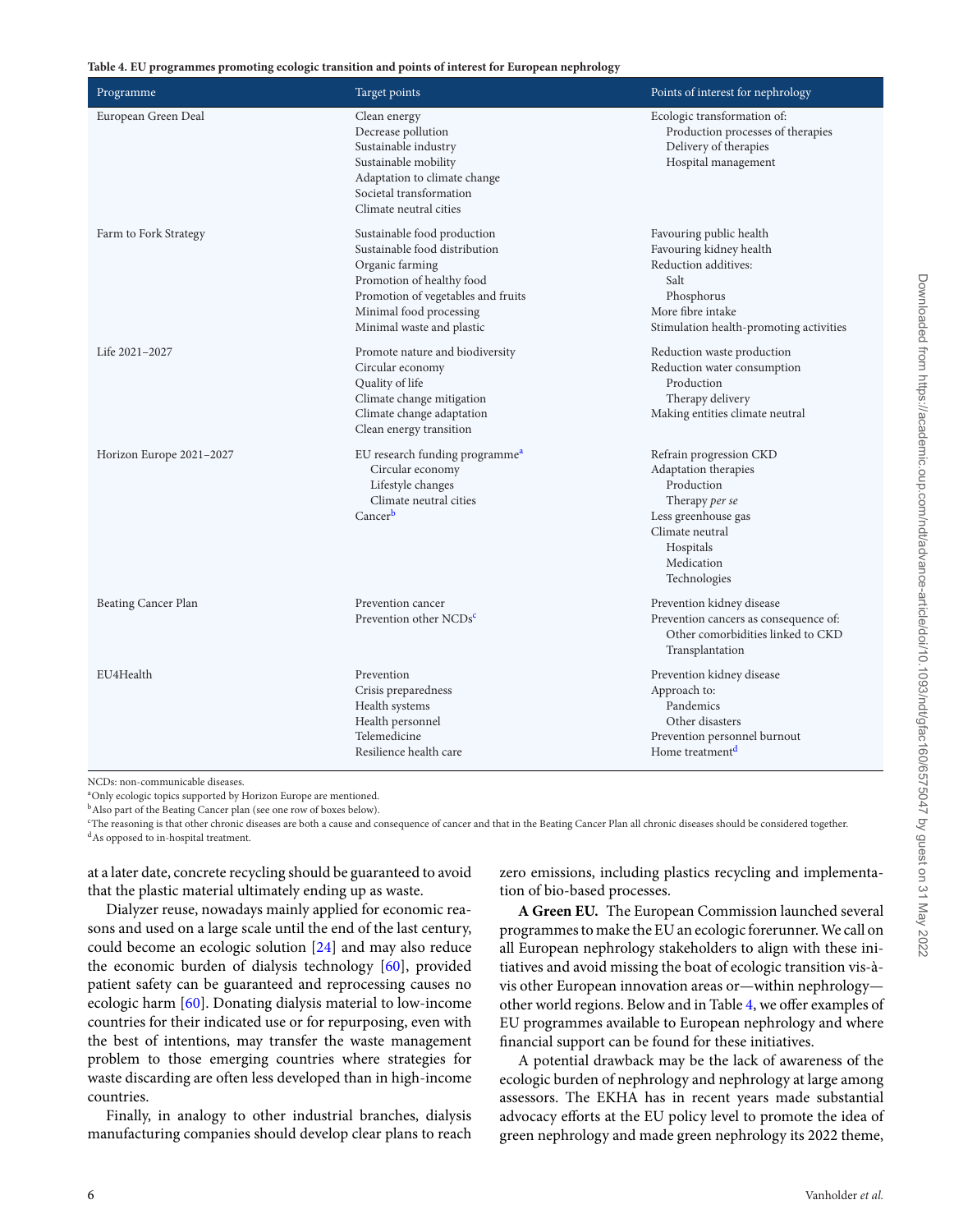<span id="page-6-0"></span>

| All                                                                                                                 |
|---------------------------------------------------------------------------------------------------------------------|
| Minimize or ban greenhouse gas emissions                                                                            |
| Minimize water consumption                                                                                          |
| Minimize waste production                                                                                           |
| Optimize waste triage                                                                                               |
| Optimize recycling (cradle-to-cradle concept)                                                                       |
| Manufacturers                                                                                                       |
| Transparency on own ecologic measures                                                                               |
| Allow independent assessment of manufacturing and distribution process                                              |
| Providers (hospitals, dialysis units, provider organizations)                                                       |
| Organize reporting and registration system on the ecology of the therapeutic process                                |
| Exchange ecologic ideas and measures                                                                                |
| Shift to transplantation and home medicine                                                                          |
| Organize telemedicine                                                                                               |
| Stimulate specific detail measures minimizing                                                                       |
| Waste production                                                                                                    |
| Inappropriate waste management                                                                                      |
| Energy and water wasting                                                                                            |
| Promote                                                                                                             |
| Circular strategies                                                                                                 |
| Use of biodegradable products                                                                                       |
| Allow independent assessment of manufacturing and distribution process                                              |
| Professionals (physicians, nurses, technicians)                                                                     |
| Activate screening and prevention of CKD                                                                            |
| Consider ecologic impact in each therapeutic decision                                                               |
| Shift to transplantation and home medicine                                                                          |
| Create awareness by peers and general public on ecologic impact of nephrology                                       |
| Collaborate to find solutions                                                                                       |
| Participate in and develop ecologic research projects                                                               |
| Confront provider and manufacturer levels with their ecologic liabilities                                           |
| Professional and learned societies                                                                                  |
| Organize registration of ecologic impact of nephrology                                                              |
| Organize detailed recommendations to the nephrological communities                                                  |
| Organize platforms for exchange of ideas and measures                                                               |
| Patients and patient organizations                                                                                  |
| Optimize lifestyle                                                                                                  |
| Instigate ecologic attitudes in caregivers                                                                          |
| Strive for empowerment on therapeutic decisions and consider ecology in that choice                                 |
| Policymakers and authorities                                                                                        |
| Facilitate screening and prevention of kidney diseases                                                              |
| Promote kidney transplantation and home dialysis                                                                    |
| Facilitate nephrological research with ecologic impact                                                              |
| Promote telemedicine                                                                                                |
| Facilitate assessment measures on the (lack of) ecologic impact of the healthcare process and implement corrections |

Downloaded from https://academic.oup.com/ndt/advance-article/doi/10.1093/ndt/gfac160/6575047 by guest on 31 May 2022 Downloaded from https://academic.oup.com/ndt/advance-article/doi/10.1093/ndt/gfac160/6575047 by guest on 31 May 2022

and we welcome other stakeholders to join this effort, with this article as a framework.

The European Green Deal is the new overarching EU programme to tackle environmental challenges. It comprises a set of policy initiatives and programmes that aim to make Europe climate neutral by 2050 and cut greenhouse gas emissions by 55% by 2030. The Farm to Fork Strategy aims to make agriculture and food provision ecologic and recognizes the inextricable link between healthy people, healthy societies and a healthy planet. The LIFE Program 2021–2027 is the EU's funding instrument for environment and climate action. Any legal entity or consortium residing within the EU can apply. EU support for ecology-oriented research can be obtained from Horizon Europe 2021–2027, which is the eighth framework programme, succeeding Horizon 2020. Horizon Europe offers ample ecology-oriented research opportunities.

The current European Commission has put forth cancer as a major health priority (Europe's Beating Cancer Plan) and there is an undeniable link between cancer and the environment [\[61\]](#page-8-37). Cancer and cancer treatment cause other chronic diseases and other chronic diseases are often complicated by cancer. Since prevention is one of the focus points of the plan, these preventative efforts will also impact other chronic diseases such as CKD in view of the many common causes [\[29\]](#page-8-7). Specific to kidney disease, cancer and its treatment may damage the kidneys or promote other risk factors of kidney insufficiency, such as diabetes and cardiac failure, while kidney disease and kidney transplantation are risk factors for cancer. Hence prevention plans for cancer should include kidney disease, while kidney research should include links with cancer.

The EU4Health Program was instituted in response to COVID-19, gearing up the EU's involvement in health. EU4Health will provide funding to health organizations and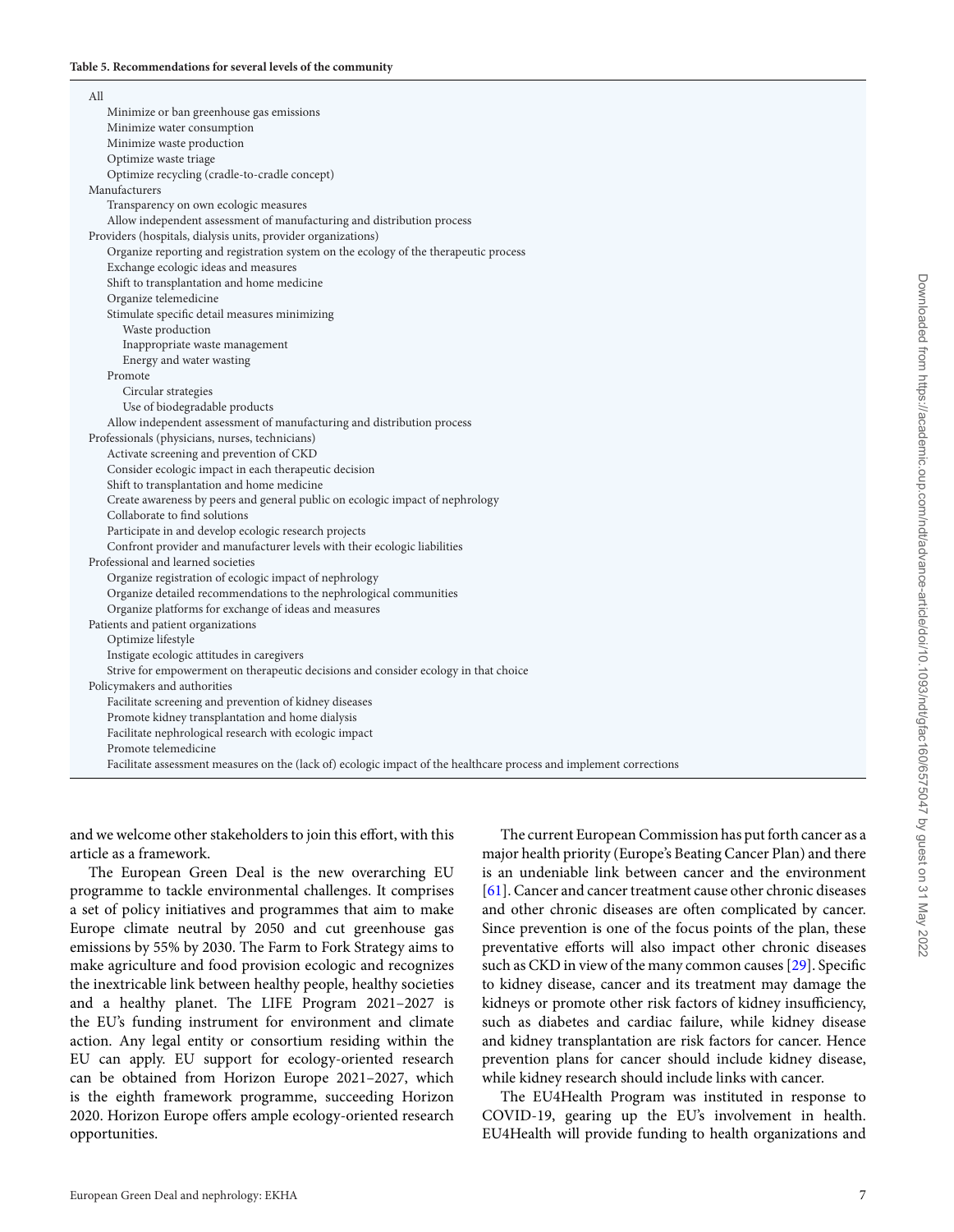non-governmental organizations. Activities that respect the climate and environmental priorities of the EU and the 'do no harm' principle of the Green Deal receive specific consideration.

## **CONCLUSIONS**

Ecology and kidney health are connected. Kidney replacement therapies, especially dialysis, are far from adequate regarding the fight against climate change and environmental damage. This is a major concern, both from a medical and a societal viewpoint. The more one reflects on kidney care, the more one sees its ecologic relevance and the need for proper eco-burden assessments. This article proposes several pathways toward solutions and stresses that multiple measures are needed. We offer various recommendations for several levels of the community in Table [5.](#page-6-0)

The European Commission decided to tackle current ecologic threats. In view of the bidirectional relationship between the environment and kidneys, it is necessary that the nephrological community takes action without delay. This implies profound shifts in structures, planning, targets and actions of industry, hospitals, medical professionals and patients alike. Professionals, patients and insurers as the main end-product consumers have a responsibility to enforce this move upon manufacturers and providers. There is an urgent need for transparent registries of the ecologic burden of consumables, hardware and drugs, including water consumption and wastewater production, to make production processes, applications and waste management planet-friendly. Such registries would also allow one to compare countries, sectors and end products. Also, platforms and work groups discussing and exchanging ecologic measures in nephrology, like the one launched in the UK [\[62\]](#page-8-38), are urgently needed and we suggest international and national nephrological societies align their efforts in this direction.

Research proposals should strive for innovations offering ecologic benefits vis-à-vis standard options, and for novel developments, ecologic aspects should be detailed. As EU programmes have already commenced, there is no time to waste for European nephrology to keep up with ecological investments that are quickly gathering speed on other continents [\[63\]](#page-8-39).

### **ACKNOWLEDGEMENTS**

The EKHA is a Brussels-based non-governmental organization defending patients with kidney disease and the nephrological community at the level of the EU [\(https://ekha.eu/\)](https://ekha.eu/). The EKHA is a common effort by stakeholders to propose solutions for the challenges of CKD in Europe through effective prevention and a more efficient care pathway intended to facilitate the provision of appropriate and affordable treatment to all Europeans equally, while promoting the highest quality of care. The EKHA works on the principle that the issue of kidney health and disease must be considered at the European level and that both the European Commission and European Parliament have vital roles to play in assisting national governments with these challenges. We thank Edwin van der Heul and Tony Harrison

from ALBIS for their input regarding medical polymers made from waste material and the certification structures applied regarding this topic.

## **CONFLICT OF INTEREST STATEMENT**

R.V. is an advisor to B. Braun Avitum, Baxter Healthcare, Kibow, NextKidney, Novartis, Fresenius Medical Care and the Dutch Kidney Foundation and has received speaker and travel fees from Fresenius Medical Care and Baxter Healthcare.

## **REFERENCES**

- <span id="page-7-0"></span>1. Intergovernmental Panel on Climate Change. IPCC Sixth Assessment [Report. Working Group 1: The Physical Science Basis.](https://www.ipcc.ch/report/ar6/wg1/) https://www.ipcc. ch/report/ar6/wg1/ (6 May 2022, date last accessed)
- <span id="page-7-1"></span>2. Romanello M, McGushin A, Di Napoli C *et al.* The 2021 report of the Lancet Countdown on health and climate change: code red for a healthy future. *Lancet* 2021; 398: 1619–1662
- <span id="page-7-2"></span>3. Blankestijn PJ, Bruchfeld A, Capasso G *et al.* Lancet Countdown paper: what does it mean for nephrology? *Nephrol Dial Transplant* 2019; 34: 4–6
- <span id="page-7-3"></span>4. Chretien JP, Anyamba A, Small J *et al.* Global climate anomalies and potential infectious disease risks: 2014–2015. *PLoS Curr* 2015; 7: ecurrents.outbreaks.95fbc4a8fb4695e049baabfc2fc8289f
- <span id="page-7-4"></span>5. Olaso A, de Gorgolas M, Ramos JM. Malaria in Europe: a rare disease? *Gac Sanit* 2015; 29: 316–317
- <span id="page-7-5"></span>6. Johnson RJ, Sanchez-Lozada LG, Newman LS *et al.* Climate change and the kidney. *Ann Nutr Metab* 2019; 74: 38–44
- <span id="page-7-6"></span>7. Kellum JA, Sileanu FE, Bihorac A *et al.* Recovery after acute kidney injury. *Am J Respir Crit Care Med* 2017; 195: 784–791
- <span id="page-7-7"></span>8. Glaser J, Lemery J, Rajagopalan B *et al.* Climate change and the emergent epidemic of CKD from heat stress in rural communities: the case for heat stress nephropathy. *Clin J Am Soc Nephrol* 2016; 11: 1472–1483
- <span id="page-7-8"></span>9. Kuzma L, Malyszko J, Bachorzewska-Gajewska H *et al.* Exposure to air pollution and renal function. *Sci Rep* 2021; 11: 11419
- <span id="page-7-9"></span>10. Eze IC, Hemkens LG, Bucher HC *et al.* Association between ambient air pollution and diabetes mellitus in Europe and North America: systematic review and meta-analysis. *Environ Health Perspect* 2015; 123: 381–389
- <span id="page-7-10"></span>11. Newby DE, Mannucci PM, Tell GS *et al.* Expert position paper on air pollution and cardiovascular disease. *Eur Heart J* 2015; 36: 83–93b
- <span id="page-7-11"></span>12. Anderson AH, Cohen AJ, Kutner NG *et al.* Missed dialysis sessions and hospitalization in hemodialysis patients after Hurricane Katrina. *Kidney Int* 2009; 75: 1202–1208
- <span id="page-7-12"></span>13. Clark A, Jit M, Warren-Gash C *et al.* Global, regional, and national estimates of the population at increased risk of severe COVID-19 due to underlying health conditions in 2020: a modelling study. *Lancet Glob Health* 2020; 8: e1003–e1017
- <span id="page-7-13"></span>14. Quintaliani G, Reboldi G, Di Napoli A*et al.* Exposure to novel coronavirus in patients on renal replacement therapy during the exponential phase of COVID-19 pandemic: survey of the Italian Society of Nephrology. *J Nephrol* 2020; 33: 725–736
- <span id="page-7-14"></span>15. Williamson EJ, Walker AJ, Bhaskaran K *et al.* Factors associated with COVID-19-related death using OpenSAFELY. *Nature* 2020; 584: 430–436
- <span id="page-7-15"></span>16. Drake TM, Riad AM, Fairfield CJ *et al.* Characterisation of in-hospital complications associated with COVID-19 using the ISARIC WHO Clinical Characterisation Protocol UK: a prospective, multicentre cohort study. *Lancet* 2021; 398: 223–237
- <span id="page-7-16"></span>17. Wu MY, Lo WC, Chao CT *et al.* Association between air pollutants and development of chronic kidney disease: a systematic review and metaanalysis. *Sci Total Environ* 2020; 706: 135522
- <span id="page-7-17"></span>18. Tennison I, Roschnik S, Ashby B *et al.* Health care's response to climate change: a carbon footprint assessment of the NHS in England. *Lancet Planet Health* 2021; 5: e84-e92
- <span id="page-7-18"></span>19. Lenzen M, Malik A, Li M *et al.* The environmental footprint of health care: a global assessment. *Lancet Planet Health* 2020; 4: e271–e279
- <span id="page-7-19"></span>20. Patel M, Kumar R, Kishor K *et al.* Pharmaceuticals of emerging concern in aquatic systems: chemistry, occurrence, effects, and removal methods. *Chem Rev* 2019; 119: 3510–3673